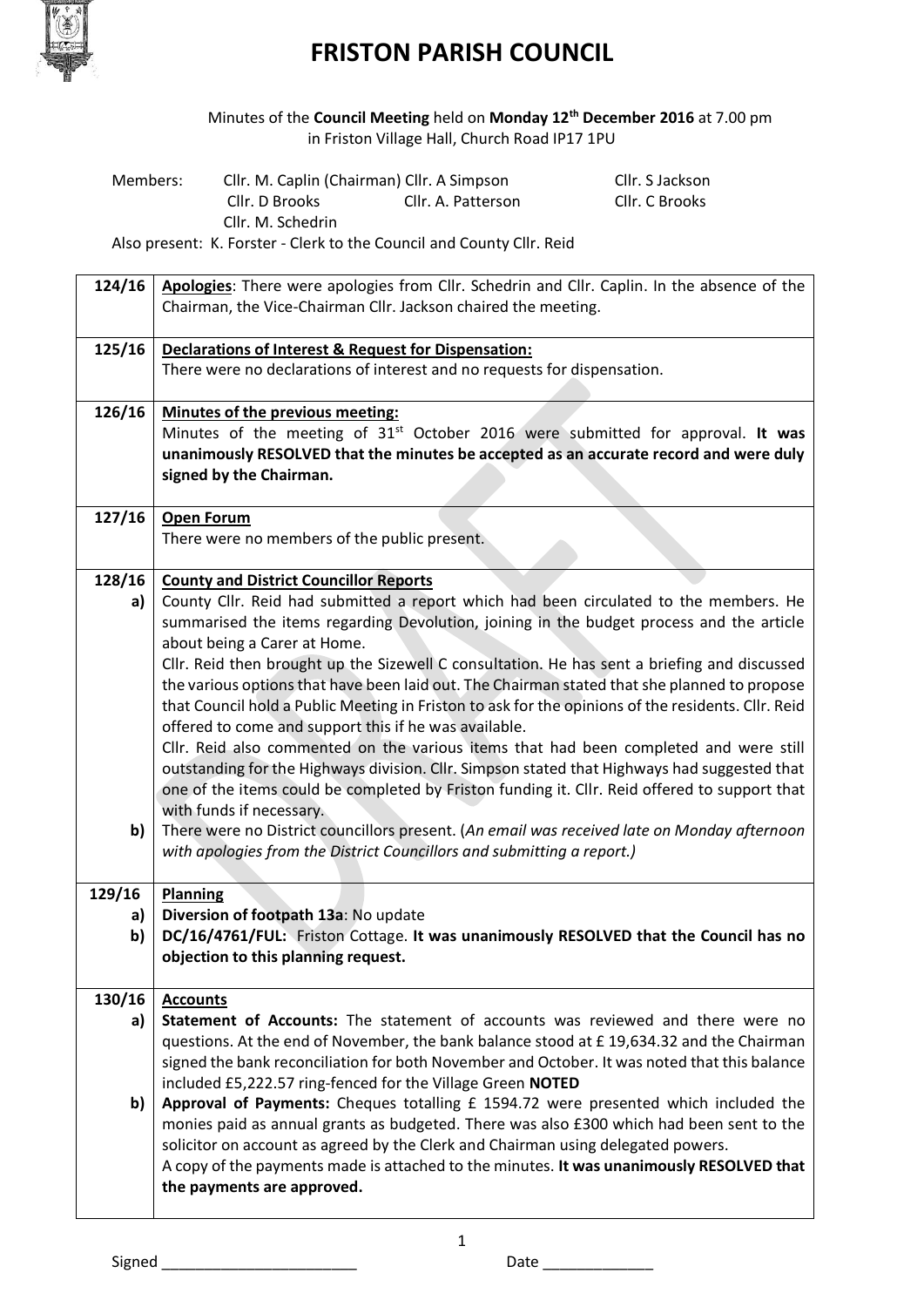

|  | c)   Budget and Allocated Reserves: |
|--|-------------------------------------|
|--|-------------------------------------|

The Clerk/RFO presented the final version of the budget with the changes as discussed at the previous meeting. The Precept will be £6,770.00 which is a 0% change to the residents.

The Clerk produced a Cash Flow summary showing that there would be a high value of unallocated reserves. There were reserves allocated to the Village Green of £ 5,222.27. The Chairman proposed that money should be reserved to update the Village hall once the transfer had been completed. Although the Council would not wish to dictate what work would be required the Chairman proposed that Wi-fi is installed at the Village Hall as this would be a great asset to the Village and to Council. After much discussion the following reserves were allocated in addition to the allocation to the Village Green.

| Village Maintenance Projects - additional Bus Shelter |   | £ 1,500.00 |
|-------------------------------------------------------|---|------------|
| <b>Training for Councillors</b>                       |   | 250.00     |
| Traffic Calming Costs - additional recording on VAS   |   | 350.00     |
| Village Plan survey & costs                           | f | 500.00     |
| Transfer of village hall ownership                    | f | 5,000.00   |
| Village Hall improvements                             |   | 4,000.00   |

This will result in approximately the equivalent of 9 months of precept unallocated which is in line with NALC recommendations.

**It was unanimously RESOLVED that the Budget is approved and that the Precept is set at £6,770.00 and that the above reserves are allocated.** The Budget and reserves information is attached to these minutes.

### **d) Grants & Donations**

The Grants and Donations policy was deferred to the next meeting. **NOTED.**

## **131/16 CIL Payment & Grant of £200 from SCDC**

The Clerk has researched the proposed new bus shelter. They are in the range of £1500 to £2000. Discussion deferred to next meeting about the style required. **NOTED** Cllr. C Brooks proposed that benches are sited at possibly two different points – the RH side of the bridleway at Church Farm going towards Knodishall and alternatively / additionally the path near Woodside Farm going towards Little Moor Farm. It was agreed that a Rustic Bench would be most suitable. Cllr. Simpson to discuss with Landowners and to P Berry to get an estimate of the costs for the Bench. The Clerk is to research the cost of a Plaque. **NOTED**

### **132/16 Highways, Paths & Transport**

### **a) Highways**

Cllr. Simpson reported that a number of items had recently been cleared up by Highways and the Environment Agency. These include

- Clearing the Ditch
- Replacing the roundels
- Cleaning out the soakaway on the B1121.
- The silt issue on Grove Road should be completed soon.

Cllr. Simpson also reported that the proposed kerbing on the bend at the end of Low Road could be done and paid for by the Parish Council. He has received an estimate from Highways of £3800 including £1400 for closing the road. Cllr. Simpson is to review and discuss further with highways and alternative suppliers. The Clerk is to check on which power could be used to fund this if Council wished to go ahead however, it may be best to apply for funding. There

2

Signed \_\_\_\_\_\_\_\_\_\_\_\_\_\_\_\_\_\_\_\_\_\_\_ Date \_\_\_\_\_\_\_\_\_\_\_\_\_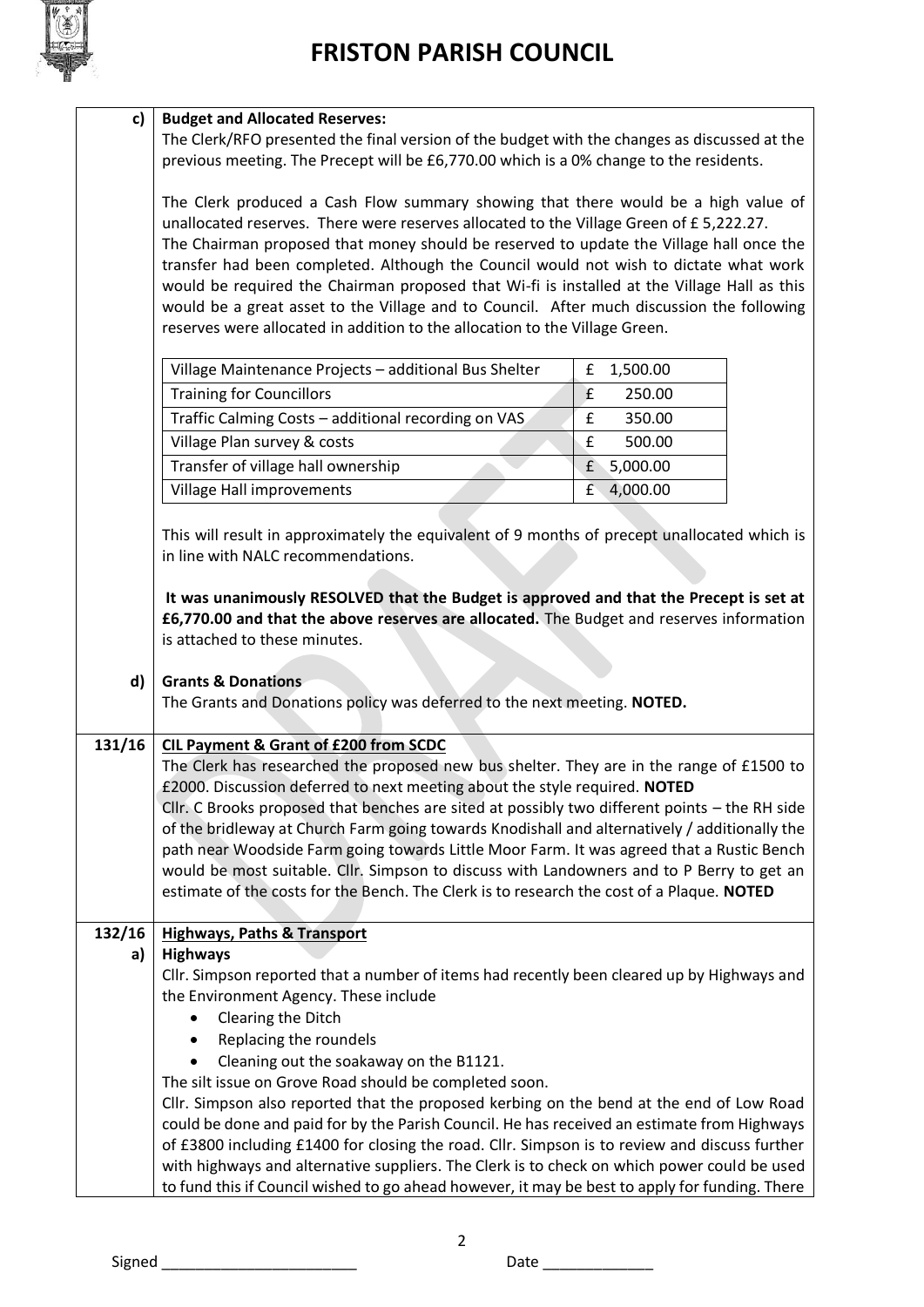

|        | was concern expressed that the Parish Council was funding work that should be paid for by                                                                                                       |
|--------|-------------------------------------------------------------------------------------------------------------------------------------------------------------------------------------------------|
|        | County.                                                                                                                                                                                         |
|        | Cllr. C Brooks led the members in thanking Cllr. Simpson for all the work that he had gone to                                                                                                   |
|        | in getting the above works done and congratulating him for his efforts.                                                                                                                         |
|        | Cllr. C Brooks stated that she had been working with Anglian Water regarding the very large                                                                                                     |
|        | lorries being sent down the narrow track by her house. They are now taking this seriously and                                                                                                   |
|        | have started to talk to the Environment Agency about piping the ditch and filling it in. This                                                                                                   |
|        | news was well received by members.<br>VAS. A letter had been received from a member of the public regarding the VAS System and                                                                  |
|        | other traffic items. The Clerk was instructed to thank the members of public and reply stating                                                                                                  |
|        | that                                                                                                                                                                                            |
|        | a permanent VAS was not in the remit of a Parish Council although a budget had been<br>٠                                                                                                        |
|        | included to upgrade the current mobile VAS.                                                                                                                                                     |
|        | The council would write to County to support a suggestion of a 50 MPH speed limit<br>$\bullet$                                                                                                  |
|        | on the A1094                                                                                                                                                                                    |
|        | To confirm that the Council had already discussed the clearing of the footpath on the<br>$\bullet$                                                                                              |
|        | B1121 and the situation had improved.                                                                                                                                                           |
|        |                                                                                                                                                                                                 |
| 133/16 | <b>Village Green</b>                                                                                                                                                                            |
|        | The Clerk reported that she and Cllr. Caplin had been invited to a meeting with the Land                                                                                                        |
|        | Agent in early January. NOTED                                                                                                                                                                   |
|        |                                                                                                                                                                                                 |
| 134/16 | <b>Village Hall</b>                                                                                                                                                                             |
|        | A communication has been received from the Solicitors asking if Friston PC would be prepared<br>to pay for the registration of the title. It should be in the region of £250. The Clerk and the |
|        | Chairman agreed under delegated powers so as to not delay the process.                                                                                                                          |
|        |                                                                                                                                                                                                 |
|        |                                                                                                                                                                                                 |
| 135/16 |                                                                                                                                                                                                 |
|        | <b>Allotments:</b><br>No changes                                                                                                                                                                |
|        |                                                                                                                                                                                                 |
| 136/16 | <b>Playground and village green</b>                                                                                                                                                             |
|        | Cllr. D Brooks reported that the inspection had taken place and that the benches that had                                                                                                       |
|        | been identified as a risk had been repaired. NOTED                                                                                                                                              |
|        |                                                                                                                                                                                                 |
| 137/16 | <b>Update on Vacancies:</b>                                                                                                                                                                     |
|        | No applications                                                                                                                                                                                 |
|        |                                                                                                                                                                                                 |
| 138/16 | <b>Telephone Box</b>                                                                                                                                                                            |
|        | BT and SCDC are consulting on the removal of public telephones and BT have proposed to<br>remove the one located at Aldeburgh Rd. If council wishes, they could adopt the telephone             |
|        | box for £1. After discussion, in particular due to the poor mobile signal in the area, it was                                                                                                   |
|        | unanimously RESOLVED that the Council objected to the removal of the public telephone                                                                                                           |
|        | facility. However, should BT and SCDC override this request, the Council would like to adopt                                                                                                    |
|        | the phone box. The Clerk was instructed to respond as such. NOTED                                                                                                                               |
|        |                                                                                                                                                                                                 |
| 139/16 | <b>Car Park</b>                                                                                                                                                                                 |
|        | Cllr. Simpson proposed that the area at Grove Road may be suitable and would discuss with                                                                                                       |
|        | G Heald. Items that need to be considered include what size it is to be, security, night time                                                                                                   |
|        | use, planning permission and cost.                                                                                                                                                              |
|        | It was agreed to bring this item to the APM to ask for comment from the residents of Friston.                                                                                                   |
|        |                                                                                                                                                                                                 |

Signed \_\_\_\_\_\_\_\_\_\_\_\_\_\_\_\_\_\_\_\_\_\_\_ Date \_\_\_\_\_\_\_\_\_\_\_\_\_

3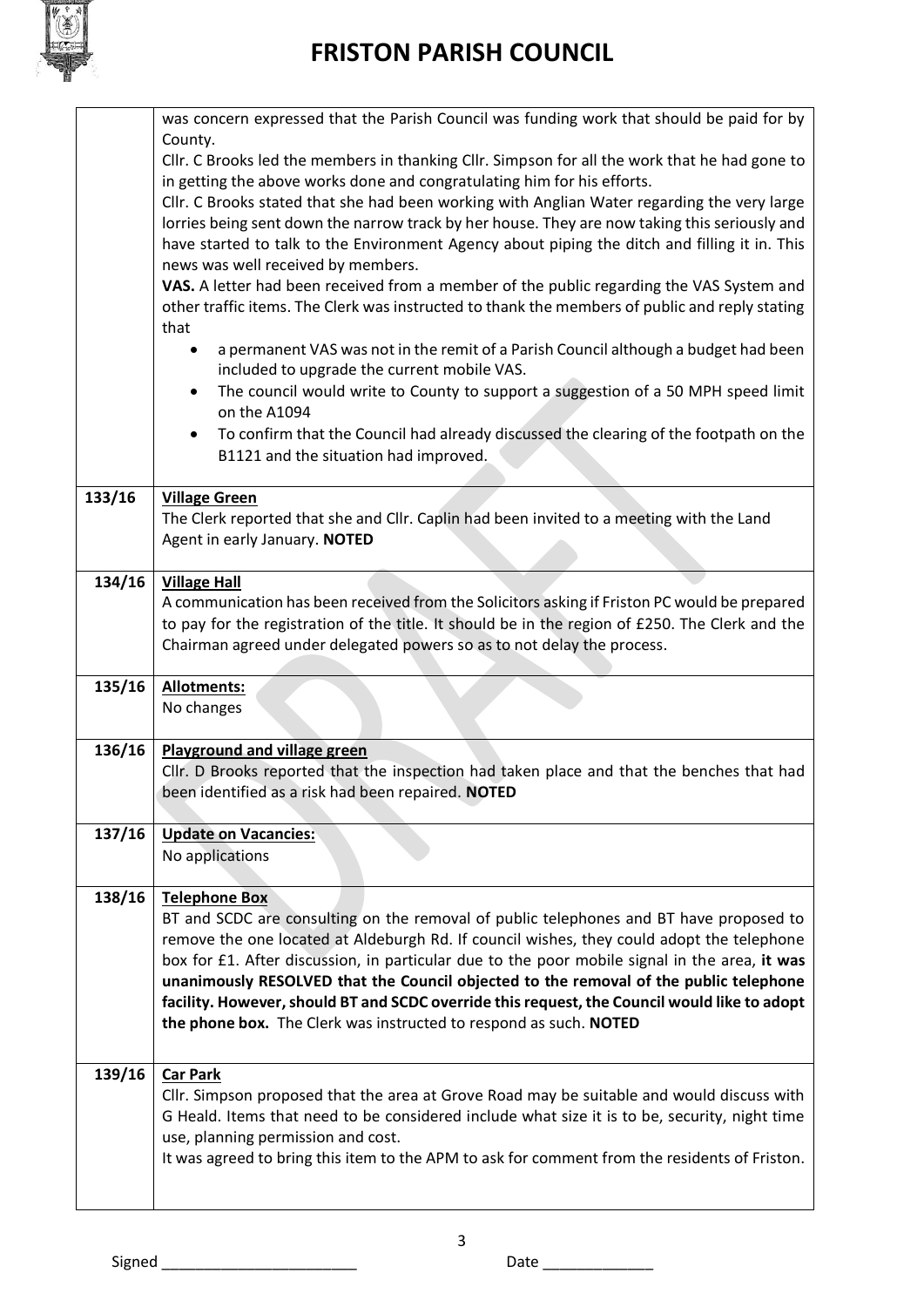

| 140/16 | <b>AOB</b>                                                                                     |
|--------|------------------------------------------------------------------------------------------------|
| a)     | A letter had been regarding community payback scheme asking if there were any projects that    |
|        | could be suitable. The Clerk was asked to contact them to ask about cleaning signs and village |
|        | furniture. NOTED                                                                               |
| b)     | A letter had been received from Snape PC asking if Friston PC would be interested in part      |
|        | funding a PCSO to work with a number of parishes on traffic issues. It was agreed that, having |
|        | already discussed and dismissed this at a previous meeting, the Clerk should respond as such.  |
|        | As stated earlier, the Chairman proposed, in the light of the short consultation period for    |
| c)     | Sizewell C due to the Christmas holidays, that a public meeting is called to discuss and       |
|        | formulate the response from Friston PC. Both she and Cllr Simpson had attended various         |
|        | information sessions. It was agreed that the Council should try to organise a public meeting   |
|        | on Monday 9 <sup>th</sup> January 2017 at 7.00 in the Village Hall.                            |
|        | The Clerk is to put a notice together for the village boards and website and to print a number |
|        | of leaflets to distribute around the houses. NOTED                                             |
|        |                                                                                                |

## **The meeting closed at 8.56 pm.**

**The next meeting will be 7.00 pm Monday 23rd January 2017 in Friston Village Hall.** 

## **Karen Forster**

**Clerk to Friston Parish Council,** Orchard House, Chediston Road, Wissett, Halesworth, IP19 0NF

Signed \_\_\_\_\_\_\_\_\_\_\_\_\_\_\_\_\_\_\_\_\_\_\_ Date \_\_\_\_\_\_\_\_\_\_\_\_\_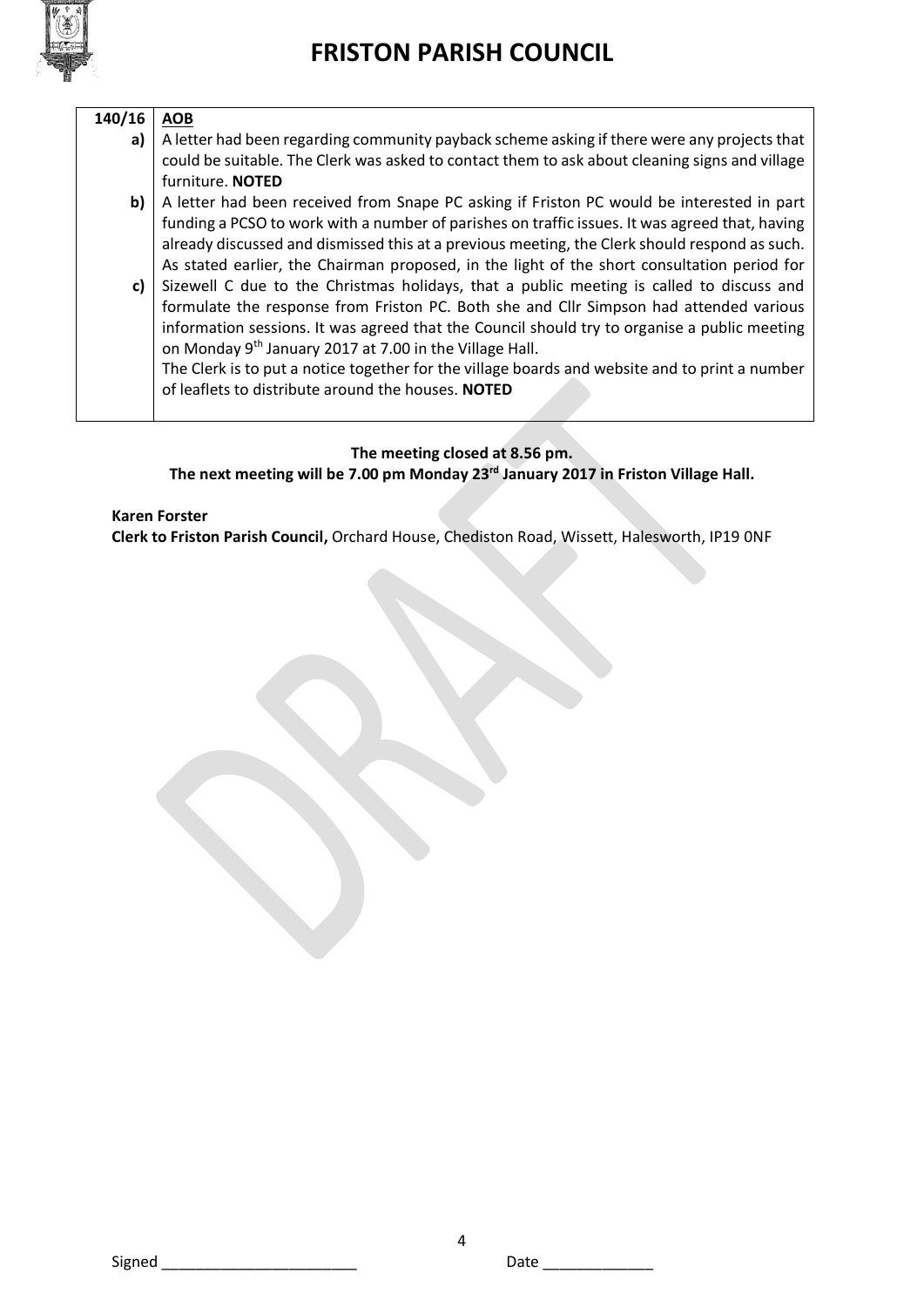

|                                                    |                                                            | Last          |                              | <b>Budget</b>      |                          |                    |                          | Expected Under/over |                          | Proposed                     |                            | Comments                           |
|----------------------------------------------------|------------------------------------------------------------|---------------|------------------------------|--------------------|--------------------------|--------------------|--------------------------|---------------------|--------------------------|------------------------------|----------------------------|------------------------------------|
| Ac.                                                |                                                            | Year          |                              | 2016/17            |                          | <b>Total</b>       |                          | spend TY            |                          | <b>Budget</b>                |                            |                                    |
| No.                                                |                                                            | <b>Actual</b> |                              |                    |                          | 2016/17            |                          |                     |                          |                              |                            |                                    |
| <b>EXPENSES</b>                                    |                                                            |               |                              |                    |                          |                    |                          |                     |                          |                              |                            |                                    |
|                                                    |                                                            |               |                              |                    |                          |                    |                          |                     |                          |                              |                            |                                    |
|                                                    | <b>Admin Costs</b>                                         |               |                              |                    |                          |                    |                          |                     |                          |                              |                            |                                    |
| 1001                                               | <b>Clerks Pay</b><br>Stationery/payroll service and E      | £             | 3,726.59<br>663.66           | £                  | £ 2,134.08<br>350.00     | £<br>£             | 2,830.77<br>562.82       | £<br>£              | 696.69<br>212.82         | £<br>£                       | 2,784.00<br>550.00         |                                    |
| 1003                                               | similar                                                    |               |                              |                    |                          |                    |                          |                     |                          |                              |                            |                                    |
| 1004                                               | <b>Audit Fee</b>                                           | £             | 226.00                       | £                  | 220.00                   | £                  | 166.00                   | -£                  | 54.00                    | £                            | 170.00                     |                                    |
| 1005                                               | Insurance                                                  | £             | 459.90                       | $\pmb{\mathsf{f}}$ | 470.00                   | £                  | 494.98                   | £                   | 24.98                    | $\pmb{\mathsf{f}}$           | 500.00                     |                                    |
| 1006                                               | <b>Mileage Claims</b>                                      | £             | 356.40                       | £                  | 330.75                   | £                  | 330.75                   | £                   | $\overline{\phantom{a}}$ | £                            | 350.00                     |                                    |
| 1007                                               | <b>Publishing &amp; Printing</b>                           | £             | 97.20                        | £                  | 100.00                   | £                  | 100.00                   | £                   | $\overline{\phantom{a}}$ | £                            | 100.00                     |                                    |
| 1008                                               | Equipment                                                  |               | £ 1,680.57                   | £                  | ÷,                       | £                  |                          | £                   | $\frac{1}{2}$            | £                            |                            |                                    |
|                                                    |                                                            |               |                              |                    |                          |                    |                          |                     |                          |                              |                            |                                    |
|                                                    | <b>Meeting Costs</b>                                       |               |                              |                    |                          |                    |                          |                     |                          |                              |                            |                                    |
| 2001                                               | <b>Village Hall Hire</b>                                   | £             | 70.00                        | £                  | 100.00                   | £                  | 100.00                   | £                   | 5                        | £                            | 100.00                     |                                    |
|                                                    |                                                            |               |                              |                    |                          |                    |                          |                     |                          |                              |                            |                                    |
|                                                    | <b>Councillor Costs</b>                                    |               |                              |                    |                          |                    |                          |                     |                          |                              |                            |                                    |
| 3001                                               | Election                                                   | £             | 100.00                       | £                  | $\overline{a}$           | £                  |                          | £                   | l.                       |                              |                            |                                    |
| 3002                                               | <b>Training and courses</b>                                | £             | 633.00                       | £                  | 350.00                   | £                  | 250.00                   | ٠£                  | 100.00                   | £                            |                            | Reserves to pay for it.            |
| 3003                                               | <b>Chairmans allowance</b>                                 | £             |                              |                    |                          | £                  |                          | £                   |                          | £                            | 25.00                      |                                    |
|                                                    |                                                            |               |                              |                    |                          |                    |                          |                     |                          |                              |                            |                                    |
| 4001                                               | <b>Village Costs</b>                                       | £             |                              | £                  | 125.00                   | £                  | 50.00                    | -£                  | 75.00                    | £                            | 50.00                      |                                    |
|                                                    | <b>Allotment maintenance</b><br>Playground maintenance and |               |                              |                    |                          |                    |                          |                     |                          |                              |                            |                                    |
| 4002                                               | inspection                                                 | £             | 156.60                       | £                  | 100.00                   | £                  | 100.00                   | £                   | ÷                        | £                            |                            | 100.00 Still need RoSPA inspection |
| 4003                                               | <b>Grass Cutting</b>                                       |               | £ 1,070.00                   | £                  | 500.00                   | £                  | 750.00                   | £                   | 250.00                   | £                            |                            | 1,000.00 5 cuts & scarify          |
| 4004                                               | <b>General Village Maintenance</b>                         | £             | 3,210.00                     | £                  | 950.00                   | £                  | 950.00                   | £                   |                          | £                            | 150.00                     | General maint.                     |
| 4004                                               | <b>Emergency Plan</b>                                      | £             | 58.00                        |                    |                          | £                  |                          | £                   |                          | £                            |                            |                                    |
|                                                    | Lease of Village Green                                     |               |                              |                    |                          |                    |                          |                     |                          | £                            | 1.00                       | Peppercorn                         |
|                                                    | <b>Donations</b>                                           |               |                              |                    |                          |                    |                          |                     |                          |                              |                            |                                    |
| 5001                                               | To church s137                                             | £             | 175.00                       | £                  | 175.00                   | £                  | 175.00                   | £                   | $\overline{\phantom{a}}$ | £                            | 175.00                     |                                    |
|                                                    | Donations &137s paid                                       |               |                              |                    |                          |                    |                          |                     |                          |                              |                            |                                    |
| 5003                                               | annually in October                                        | £             | 350.00                       | £                  | 350.00                   | £                  | 350.00                   | £                   | $\frac{1}{2}$            | £                            | 250.00                     |                                    |
| 5006                                               | <b>Village Hall grant</b>                                  | £             | 500.00                       | $\pmb{\text{f}}$   | 300.00                   | $\pmb{\mathsf{f}}$ | 300.00                   | £                   |                          | £                            |                            |                                    |
| 5007                                               | <b>RBLI Poppy Wreath S137</b>                              | £             | 17.00                        | £                  | 20.00                    | £                  | 17.00                    | -£                  | 3.00                     | £                            | 20.00                      |                                    |
|                                                    |                                                            |               |                              |                    |                          |                    |                          |                     |                          |                              |                            |                                    |
| 5008                                               | School donation/library books £                            |               | 150.00                       | $\pmb{\mathsf{f}}$ | 150.00                   | £                  | 150.00                   | £                   | $\overline{\phantom{a}}$ | £                            | 150.00                     |                                    |
|                                                    | <b>Subscriptions</b>                                       |               |                              |                    |                          |                    |                          |                     |                          |                              |                            |                                    |
| 6001                                               | <b>SALC</b>                                                | £             | 174.00                       | £                  | 200.00                   | £                  | 180.62                   | -£                  | 19.38                    | £                            | 174.00                     |                                    |
|                                                    | <b>Community action Suffolk</b>                            |               |                              |                    |                          |                    |                          |                     |                          |                              |                            |                                    |
|                                                    | 6002 subscription                                          | £             | 30.00                        | £                  | 30.00                    | £                  |                          | ٠£                  | 30.00                    | £                            |                            |                                    |
|                                                    | Sizewell parish liaison                                    |               |                              |                    |                          |                    |                          |                     |                          |                              |                            |                                    |
| 6003                                               | member group                                               | £             | $\qquad \qquad \blacksquare$ | £                  | 30.00                    | £                  | $\overline{\phantom{m}}$ | ٠£                  | 30.00                    | £                            | ٠                          |                                    |
|                                                    |                                                            |               |                              |                    |                          |                    |                          |                     |                          |                              |                            |                                    |
|                                                    |                                                            |               |                              |                    |                          |                    |                          |                     |                          |                              |                            |                                    |
| 8001                                               | <b>Contingency Fund</b>                                    | £             | 250.00                       | £                  | 100.00                   | £                  | 100.00                   | £                   | $\overline{\phantom{a}}$ | £                            | 321.00                     | <b>Balance from Precept</b>        |
|                                                    |                                                            |               |                              |                    |                          |                    |                          |                     |                          |                              |                            |                                    |
|                                                    | <b>Total Expense</b>                                       |               | £ 14,153.92                  |                    | £ 7,084.83               | £                  | 7,957.94                 | £                   | 873.11                   | £                            | 6,970.00                   |                                    |
|                                                    | <b>INCOME</b>                                              |               |                              |                    |                          |                    |                          |                     |                          |                              |                            |                                    |
|                                                    |                                                            |               |                              |                    |                          |                    |                          |                     |                          |                              |                            |                                    |
| 9001                                               | Precept                                                    |               | £ $6,237.60$                 |                    | £ 6,740.00               | £                  | 6,740.00                 | £                   | $\overline{\phantom{a}}$ | £                            | 6,770.00                   |                                    |
| 9002                                               | <b>Bank Interest</b>                                       | £             | 45.61                        | £                  | 20.00                    | £                  | 17.96                    | -£                  | 2.04                     | £                            | 20.00                      |                                    |
| 9003                                               | <b>Grants</b>                                              |               | £ 5,298.60                   | £                  | 120.00                   | £                  | 200.00                   | £                   | 80.00                    | £                            | $\blacksquare$             |                                    |
| 9004                                               | <b>CIL Account</b>                                         |               | £ 1,298.51                   | £                  |                          | £                  | 586.58                   | £                   | 586.58                   | £                            |                            | To be used for bus shelter         |
| 9005                                               | <b>Allotments</b>                                          | £             | 155.00                       | £                  | 205.00                   | £                  | 205.00                   | £                   | $\sim$                   | £                            | 180.00                     |                                    |
|                                                    |                                                            |               |                              |                    |                          |                    |                          |                     |                          |                              |                            |                                    |
|                                                    | <b>Total Income</b>                                        |               | £ 12,993.87                  |                    | £ 7,085.00               | £                  | 7,749.54                 | £                   | 664.54                   | £                            | 6,970.00                   |                                    |
|                                                    |                                                            |               |                              |                    |                          |                    |                          |                     |                          |                              |                            |                                    |
|                                                    | <b>Funded by Reserves</b>                                  |               |                              | £                  | $\overline{\phantom{a}}$ |                    |                          | £                   | $\bar{\phantom{a}}$      | £                            |                            |                                    |
| <b>Clerks Pay</b><br>One-off payment of CiLCA      |                                                            | £             | 250.00                       | £                  | 250.00                   | £                  | $\blacksquare$           | £                   | ٠                        |                              |                            |                                    |
| Refurbishment of playground equipment              |                                                            |               | £                            | 500.00             | £                        | 750.00             | £                        | 250.00              | £                        |                              |                            |                                    |
| <b>Village Maintenance Projects</b>                |                                                            |               | £ 1,000.00                   |                    |                          | ٠£                 | 1,000.00                 | £                   |                          | 1,500.00 Village Bus Shelter |                            |                                    |
| Costs incurred in order to purchase of the Village |                                                            |               | £ 3,100.00                   | £                  | 250.00                   | -£                 | 2,850.00                 | £                   | 500.00                   | Not purchase - lease         |                            |                                    |
| Green                                              |                                                            |               |                              |                    |                          |                    |                          |                     |                          |                              |                            |                                    |
| <b>Training for Councillors</b>                    |                                                            |               |                              |                    |                          |                    |                          |                     | £                        | 250.00                       |                            |                                    |
| <b>Village Hall</b>                                |                                                            |               |                              |                    |                          | 5                  |                          |                     | £                        | 3,000.00                     |                            |                                    |
| <b>Traffic Calming Costs</b>                       |                                                            |               | £                            | 950.00             | £                        | $\omega$           | <del>Ďate</del>          | 950.00              | £                        | 350.00                       | Upgrade to record vehicles |                                    |
| Village Plan - survey & publishing                 |                                                            |               |                              |                    |                          |                    |                          |                     | £                        | 500.00                       |                            |                                    |
|                                                    | Transfer of village hall ownership                         |               |                              |                    | £ 1,500.00               | £                  |                          | -£                  | 1,500.00                 | £                            | 5,000.00                   |                                    |
| Total                                              | <u>£ 7.300.00 £</u>                                        |               | $1.250,00$                   |                    | 6.050.00 F               |                    | 11,100,00                |                     |                          |                              |                            |                                    |